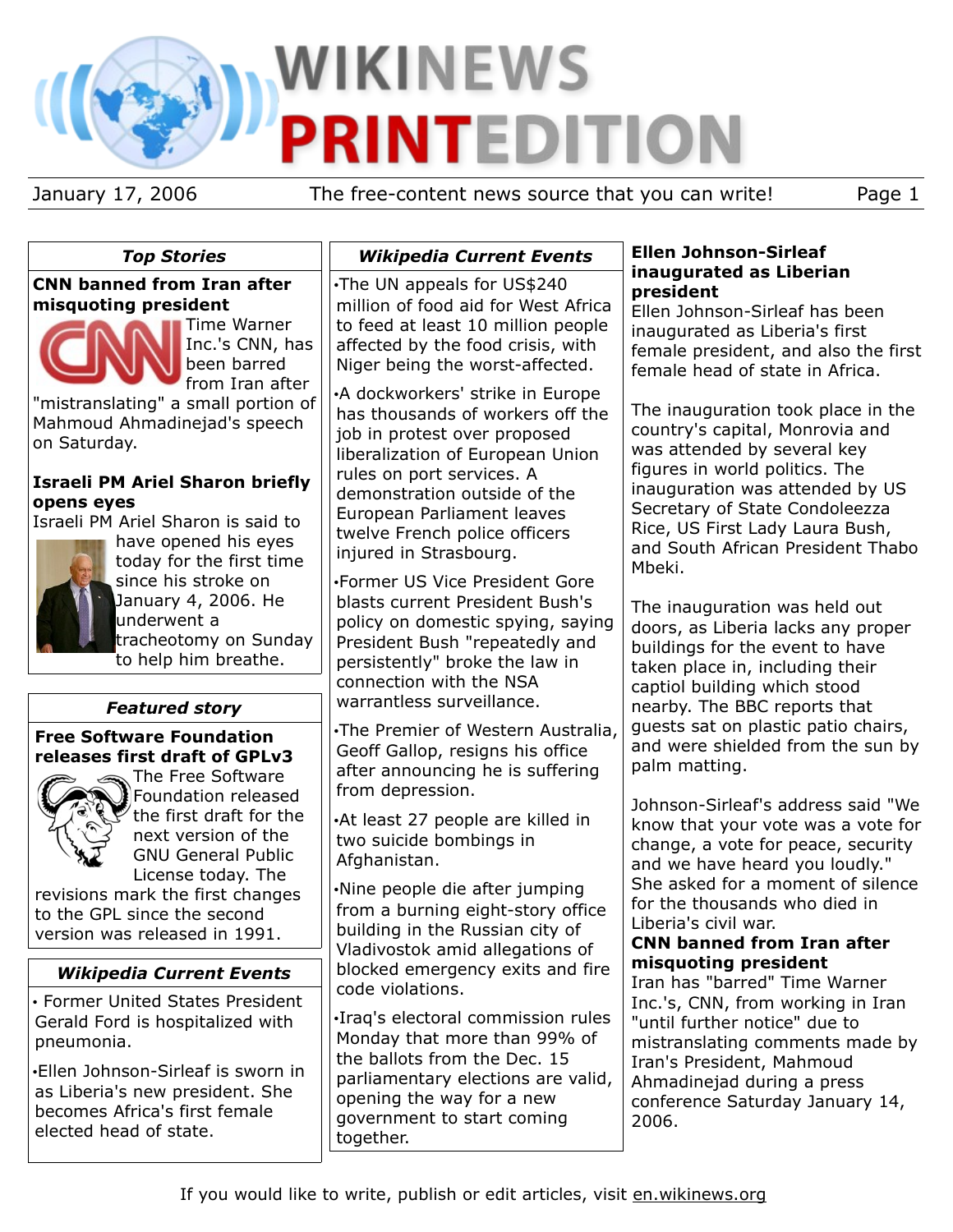State Media complained to CNN that they had used the translation "nuclear weapons" instead of "nuclear technology."

The ban by the Culture and Islamic Guidance Ministry was read in a statement on state-run television saying, "due to mistranslation of the words of Ahmadinejad during his press conference, activities of the American CNN in Tehran are banned until further notice," the statement said. "CNN quoted Mahmoud Ahmadinejad as saying that Iran has the right to build nuclear weapons," the network said in its report of the ban. "In fact he said that Iran has the right to nuclear energy." He then adds "a nation that has civilization does not need nuclear weapons, and our nation does not need them.'

CNN has acknowledged that they had made the mistake.

The network then went on to say "CNN apologized on all its platforms which included the translation error, including CNN International, CNNUSA and CNN.com, and also expressed its regrets to the Iranian Government and the Iranian ambassador to the UN."

Mohammad Hossein Khoshvaght, director of foreign media at the Ministry of Culture and Islamic Guidance, said on state television that he welcomed CNN's apology, but that "so far it's not clear whether it was something preplanned or a mistake. Therefore, we will ban its activities (in Iran) for the time being. CNN's right to work in Iran would depend on an assessment of the broadcaster's

future coverage of the Islamic

CNN has told its viewers that it has not yet been officially notified of the ban.

### **Free Software Foundation releases first draft of GPLv3**

The Free Software Foundation released the first draft for the next version of the GNU General Public License at the International Public Conference for GPLv3 in Cambridge, Massachusetts, USA, today. The revisions mark the first changes to the GPL since the second version was released in 1991.

According to Richard M. Stallman, the president of the Free Software Foundation, the most significant change to the license are changes to allow GPLv3 to be compatible with other popular free software licenses, notably the Apache Software License 2.0 and the Eclipse license. A second significant change, according to Stallman, is the addition of a clause prohibiting the use of GPL software for Digital rights management (DRM), "something for which there can never be toleration."

As of noon EST today, the license is available in draft form on the Free Software Foundation's website. The conference about the license, which continues now and into Tuesday, is being held in Building 10, Room 250, on the campus of the Massachusetts Institute of Technology. Approximately 200 people attended the morning session of the conference, during which Eben Moglen gave what he called a "quick" 90 minute overview of the license changes.

While Moglen's presentation covered a great deal of legal detail, it was not without levity. When the cell phone of Dave Turner, an FSF staff member sitting in the front row, rang during Moglen's speech, Stallman broke in, requesting of the audience, "If you have brought in a portable tracking and surveillance device, you should turn it off," before making other remarks about the police.

The crowd at the conference included a large number of free software celebrities, including Bruce Perens, Andrew Tridgell, and Chris diBona. According to Wikinews reporter Brandon Stafford, it seemed that IBM and Sun were the corporations with the most employees present. Representing the companies were Bob Sutor, Craig Cook, and Mark Brown from IBM and Simon Phipps and Doug Johnson from Sun. Also in attendance were representatives from Intel, Redhat, MySQL AB, Hitachi, and Qualcomm, among others.

#### **Brazilian general dies in Haiti**

The Brazilian General Urano Teixeira da Matta Bacellar, military chief of the United Nations Stabilization Mission in Haiti (MINUSTAH) died in the morning of January 7, in his Port-au-Prince hotel room.

Early speculations that the commander had committed suicide were supported both by a recently published UN report, and by a separate Brazilian police investigation. Bacellar had been placed in charge of the mission in August 2005, replacing General Augusto Heleno Ribeiro Pereira.

Since Bacellar's death, the post was run by a Chilean general. Carlos dos Santos, the director of the UN Information Center in Brazil, told Agência Brasil that a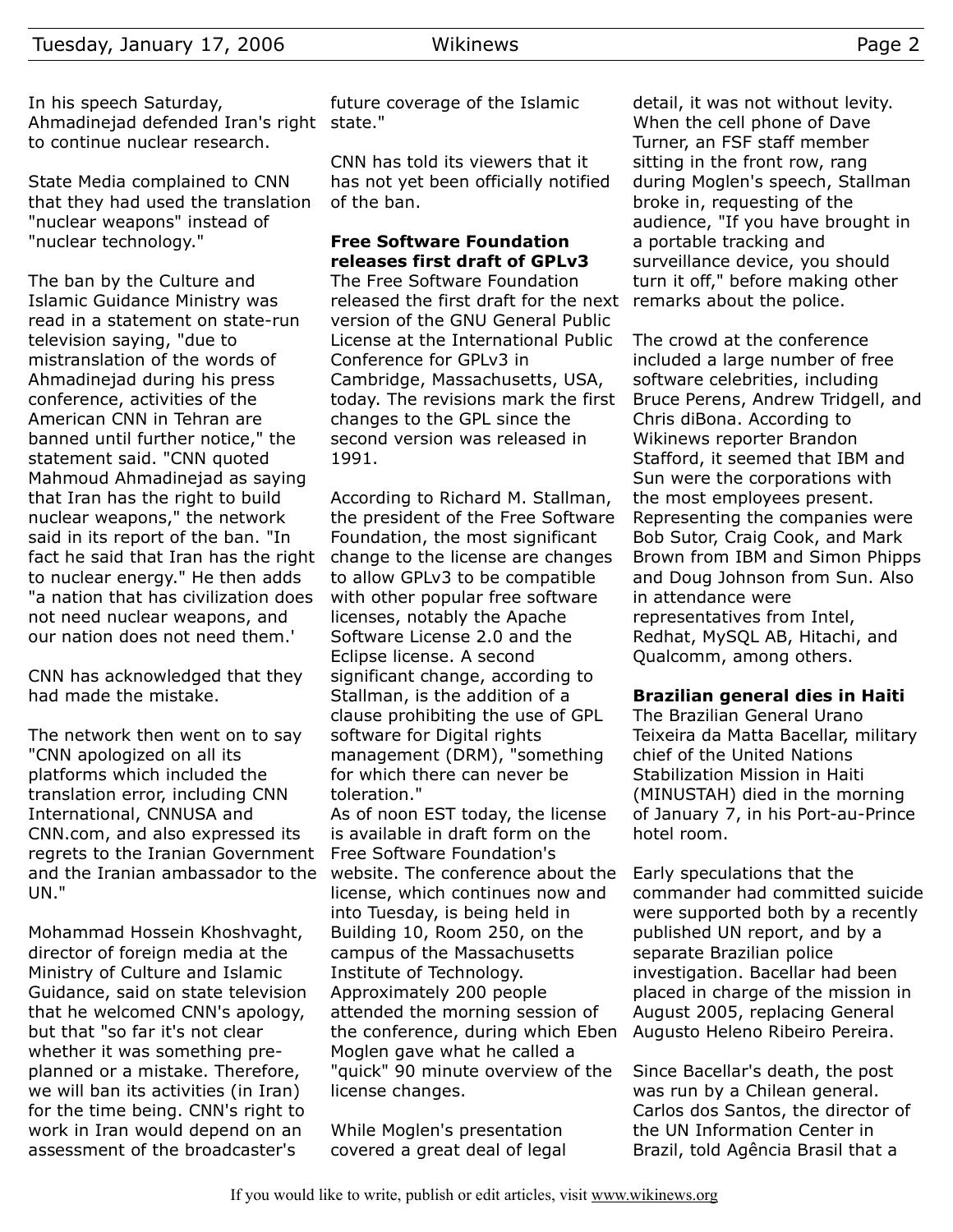new commander is presumed to be named no later than next week.

The UN Department of Peace Operations, along with Kofi Annan and advisors, are evaluating which of the two nominees are best suited to the position.

#### **Arizona may have driest winter** top operatives. This guy has been **in centuries**

Nearly a month into the Winter season, much of Arizona has still not received rain or snow. Drought Meanwhile the killings prompted conditions have affected the state to varying degrees for the past 11 years, but 2006 looks to be the worst yet.

Rain and snowfall are typically most prevalent during January and February, but a high-pressure system has been keeping storms away from Arizona. Both are needed to refill the water reservoirs and keep forests healthy; if they continue to dry out Ahmad. The demonstrators were under the current warm weather, it could cause an earlier fire season than usual.

The lack of rain will also increase farmers' demand on the water supply earlier in the year than usual and may cause problems if the summer monsoons also fail to arrive.

#### **U.S. senators defend Pakistan missile strike that killed 18**

U.S. senators are defending the missile strike that left 18 Pakistani villagers, including women and children, dead in northern Pakistan **West Australian Premier Geoff** but missed the alleged al-Qaeda member Ayman al-Zawahiri.

Senator Trent Lott said the strike was "clearly justified by the intelligence". Senator Evan Bayh explained that with the lack of government control in the tribal areas "regrettably, this kind of

thing is what we're left with." He said, "Now, it's a regrettable situation, but what else are we supposed to do?" Senator John McCain apologized for the strike, but added that he couldn't say the U.S. would not do the same thing again. He added the U.S. has "to do what [we] think is necessary to take out al-Qaeda, particularly the more visible than Osama bin Laden lately."

demonstrations across Pakistan on Sunday. They were mostly organized by Islamist factions according to, but opposition political parties as well as a key coalition partner of the current government participated. "There has been a protest in every big city, and the government understands why so many people are angry," said Pakistan's information minister Sheikh Rashid mostly peaceful, chanting "Death to America" and "Stop bombing innocent people," but on Saturday the office of a U.S. backed aid agency was set on fire.

A Pakistani intelligence official has contradicted reports that DNA tests were being performed on the victims to determine their identity. "What do you think, that the families of the victims would let us or the Americans dig the graves of their loved ones for FBI tests? An absolutely crazy idea."

## **Gallop resigns**

Western Australian Premier, Dr Geoff Gallop, has resigned his post, to treat depression. Dr Gallop says the "debilitating" illness forced him to seek expert help last week. The 54-year-old became State Premier in 2001 and was re-elected in February last

year.

In a media statement today, he said:

WA Premier, Dr Geoff Gallop resigned on January 16 2006, he was recently diagnosed with depression

"It is my difficult duty to inform you today that I am currently being treated for depression. Living with depression is a very debilitating experience, which affects different people in different ways. It has certainly affected many aspects of my life. So much so, that I sought expert help last week. My doctors advised me that with treatment, time and rest this illness is very curable. However, I cannot be certain how long I will need. So in the interests of my health and my family I have decided to rethink my career."

Dr Gallop says he will not do any further media interviews in the near future. The WA parliamentary Labor Party will decide on his successor. State Treasurer and Acting Premier, Eric Ripper, has cancelled his scheduled leave to act as Premier in the interim.

Dr Gallop was first elected to Parliament as the Member for Victoria Park in 1986. In today's statement he said: "In fact, what has made this announcement all the more difficult today is that I love being premier, I love the work, I love the state and I love its people.

Australian Federal Opposition Leader, Kim Beazley says Dr Gallop is a brilliant and innovative leader, who leaves Western Australia a far better place than he found it. He says Dr Gallop will be remembered for his decisions relating to WA's environment and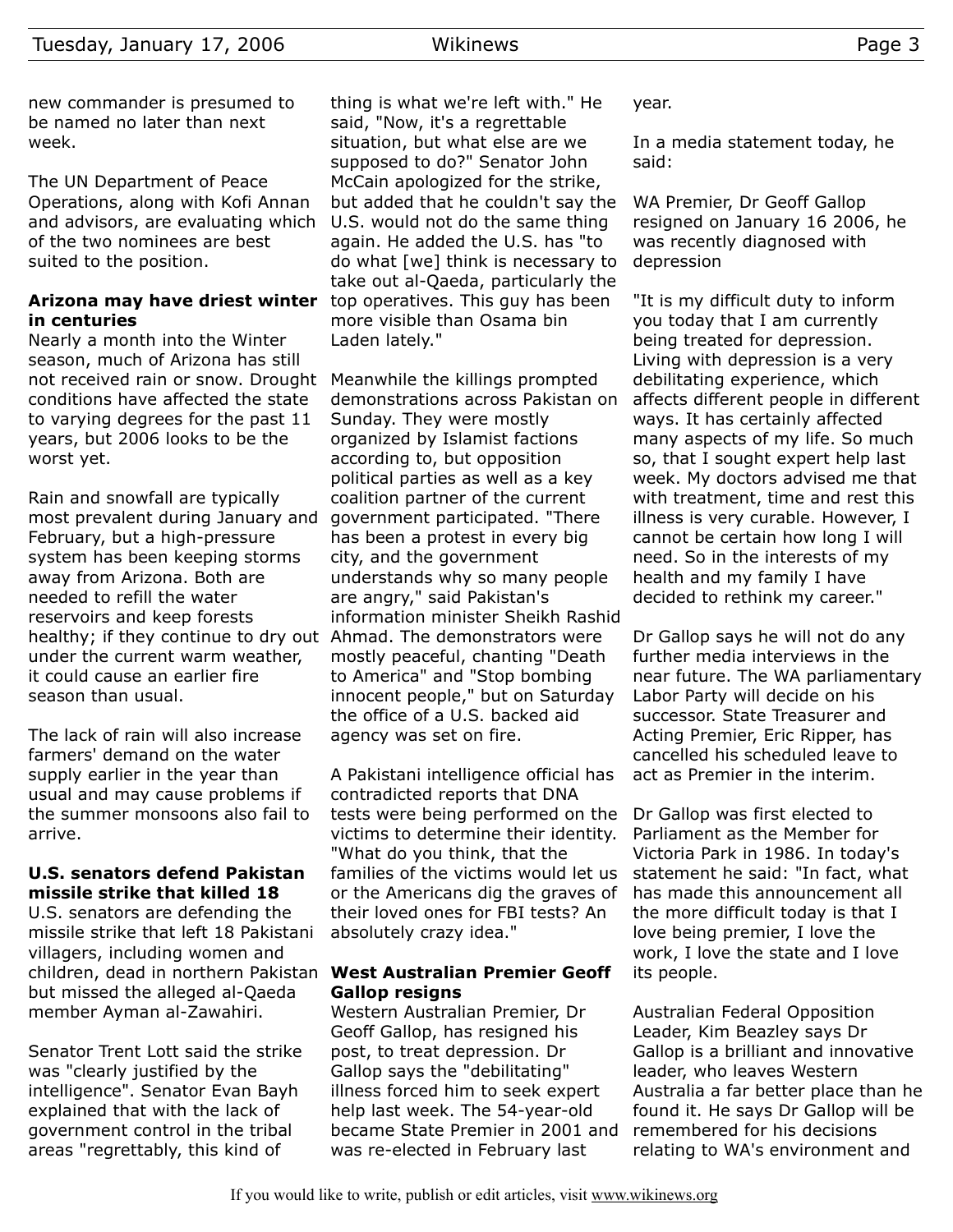Federal deputy Labor leader Jenny Macklin says Dr Gallop's departure is devastating. "For me, he's always been the most brilliant man, an extraordinary politician, a very lively and entertaining character," she said. "I think he's made an enormous contribution both to Western Australia but also to broader Australian politics."

Prime Minister John Howard says all Australians will wish Dr Gallop and his family well for the future. "He worked very hard for the people of Western Australia as Premier," Mr Howard said in a statement. "Despite our political differences I always found it possible to work constructively with him."

The president of the WA branch of the Australian Medical Association, Dr Paul Skerrit, says he was shocked to hear of Dr Gallop's resignation. He says it shows depression can strike people in all kinds of jobs.

"Depression is a thing that smites people when they're in their prime and doing very well," he said. "People think that you've got to have something wrong with you to get this illness but it's not the case injustice, recklessness, theft... But at all."

#### **Israeli PM Ariel Sharon briefly opens eyes**

Israeli media is reporting that Prime Minister Ariel Sharon opened his eyes for the first time since he suffered a major stroke on January 4, 2006.

However, hospital officials said the reports were generated by the Sharon family's "impression of eyelid movement, whose medical

significance is unclear."

"He was listening to a tape of his grandson and you could see tears in his eyes for a matter of seconds before he closed them again," a doctor treating Sharon told AFP news agency on condition of anonymity.

Army Radio, citing unidentified close associates of Sharon, say the Prime Minister could "recognize people around him."

However, hospital officials state that it is "too early to tell whether the development represented a significant improvement or was just a temporary reflex."

Sharon had undergone a tracheotomy on Sunday to help with his breathing and to help prevent infection from his respirator tube.

#### **Daily protests in Sarajevo, organized online**

A peaceful protest in Sarajevo, lasting for several weeks so far, was ignited by a post on an online discussion board, Sarajevo-X. In a post named "Patriotism" one user, with nickname Stolac92, expressed his dissatisfaction with Bosnia today, writing among other things on December 22: "My heart hurts. It hurts because of all what hurts the most is that we are quiet, we are tolerating, forgiving instead of doing something about it."

After receiving support from other forum members, the user proposed gathering in front of the Assembly building every day, starting from 5pm. The protests started the same weekend, and had been lasting since, with couple the report should have been to several dozen people attending.

Forum members decided they will not support any particular political party, but to work for Bosnia and Herzegovina without political ethnic entities and to support policies which are fair to all citizens and punish criminals. They decided to use an open palm with a Bosnian map on it for their symbol, with word Dosta (Enough) as their slogan.

Bosnia and Herzegovina has been divided in two ethnic ethnities since the end of the war, the Serbian Republic and Federation of Bosniaks and Croats. Economic progress has been slow and created disparity between people.

#### **New Zealand's secrets from 20 years ago released**

The New Zealand Government is to investigate how 20 year old top secret papers were released. They show that New Zealand was spying on the communications of Argentina, the Soviet Union, East Germany, France, Egypt, Japan, North Korea, Vietnam, Laos, the Philippines, Fiji, Tonga, the Solomon Islands, South Africa and even the United Nations diplomatic cables.

The leak came when a copy of the Government Communications Security Bureau's (GCSB) 1985- 1986 annual report was found among the personal papers of former New Zealand Prime Minister David Lange. After Cabinet signed off, they were released by Archives New Zealand.

According to intelligence expert Nicky Hager, "This is the most secret report and most revealing one ever to come to the public."

Duty Minister Jim Anderton says returned to the agency after David Lange had read it. "There'll be